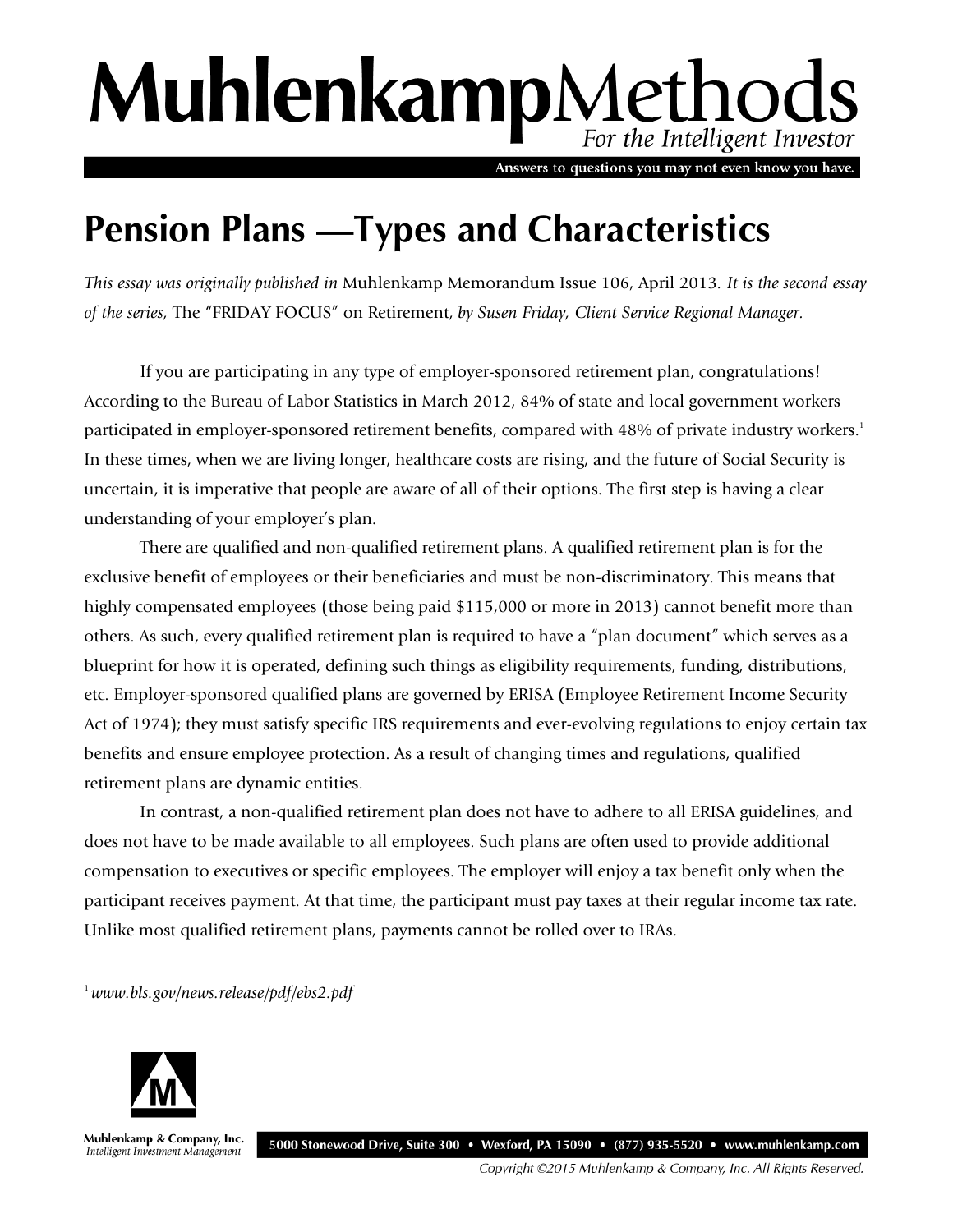Following is a brief summary of each qualified retirement plan type:

#### **Defined Benefit**

In the United States, a handful of employers offered pensions to employees in the late 1800s. As time went on, more employers were able to offer pensions as a result of insurance companies offering group annuity contracts. However, the real growth in plans did not occur until WWII, Korea, and beyond. During the war years, the government imposed price and wage stabilization programs. By offering a pension, companies had a way of rewarding their employees without giving them a raise. After the war, the government provided tax incentives to companies offering pensions.

The result was a defined benefit plan; i.e., it defines the benefit that the employee will receive in retirement. The employer or plan sponsor provides all of the funding and assumes all of the risk. Once the benefit has been determined, the employer or plan sponsor makes investments that are professionally managed to achieve a specific rate of return. If those investments fall short, additional funding is required to make up the difference. If the investments outperform, the funding can be cut back. Should the employer go out of business or no longer support the plan, participants enjoy a limited guarantee of their benefits through the Pension Benefit Guaranty Corporation (PBGC), a federal agency created by ERISA to protect pension benefits in the private sector.

There is no single method of defining the retiree benefit for all pensions. Each plan has its own plan document which contains the formulas for calculating the benefit. These formulas can be simple or complex, taking into consideration compensation, age, and years of service.

Defined benefit plan payments are usually paid to the retiree monthly in the form of an annuity, beginning at normal retirement age, typically defined as 65. The retiree will be presented with several options on how they can be paid:

• **Life Annuity**, during which payments cease at the participant's death. In most cases, this is the highest monthly amount;

• **Life Annuity with Ten Years Certain**, meaning that if the participant passes away before ten years of benefits have been paid, their beneficiaries will receive the benefit for the remaining period. The retiree receives less each month than the first option, but has the comfort of knowing their beneficiaries will receive something for an additional number of years;



Muhlenkamp & Company, Inc. 5000 Stonewood Drive, Suite 300 • Wexford, PA 15090 • (877) 935-5520 • www.muhlenkamp.com Intelligent Investment Management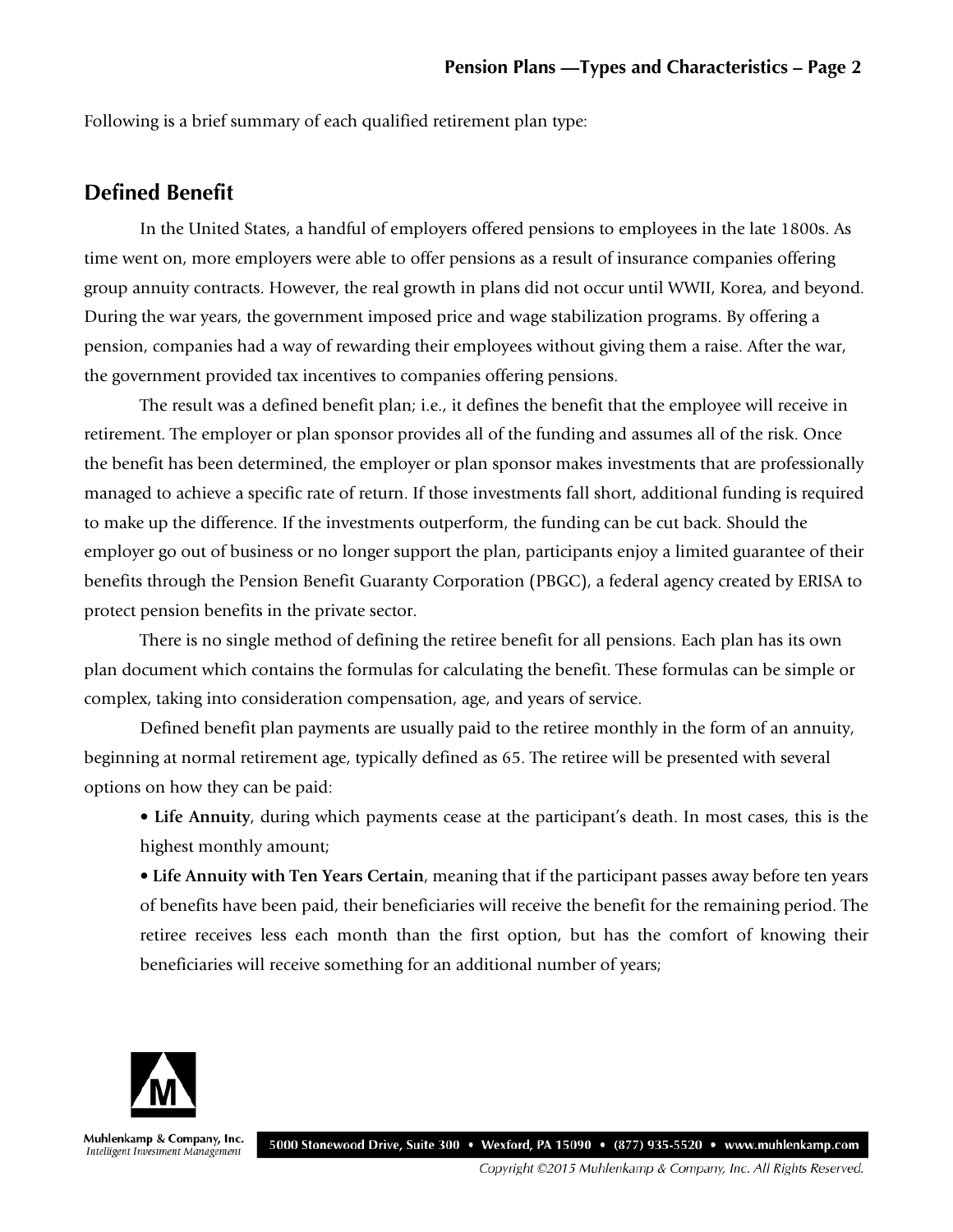• **Joint and Survivor Annuity**, which not only pays the retiree, but continues to pay a surviving spouse at a prescribed rate until their death. This option usually provides lower monthly payments than the first and second options, but furnishes peace of mind knowing the spouse will be taken care of to an extent; and

• **Lump sum**, which can be reinvested into an IRA. It should be kept in mind that if the proceeds from a defined benefit plan are not reinvested into an IRA, they are subject to Federal Income Tax.

#### **Defined Contribution**

A defined contribution plan also does exactly what it says: defines the contribution to the retirement plan, while leaving the benefit to be determined by a variety of factors. The contribution can be made by the participant, the employer, or both. (Prior to 1978, defined contribution plans took the form of Cash or Deferred Arrangements (CODA), with limited oversight by the IRS.)

There are several kinds of defined contribution plans, each governed by their own set of regulations. Often, the adoption of a defined contribution plan shifts the funding responsibility and the risk from the employer or plan sponsor to the participant. It is incumbent upon the participant to make a lot of decisions, the first being whether or not to participate! If yes, the participant must select investments from a prescribed menu and determine their relative allocations.

Following are brief descriptions of the various types of defined contribution retirement plans:

• **401(k) Plan** – The Revenue Act of 1978 contained a provision that later went on to become Internal Revenue Code Sec.  $401(k)$ , and the  $401(k)$  plan was born. This legislation provided for tax deferral treatment of the salary deductions used to fund the 401(k) plans. This is the type of retirement plan with which most people are familiar. Basically, eligible participants can have contributions deducted from their paycheck and deposited into their individual 401(k) account. The contributions are tax deferred and provide an income tax deduction. When distributed, the participant's normal tax rate is applied.

A 401(k) lends itself to a high degree of customization. Participants should consult the plan document which outlines the features of the particular plan, including eligibility requirements, employer matching, the existence of a profit sharing feature, the availability of loans and hardship distributions, etc.



Muhlenkamp & Company, Inc. 5000 Stonewood Drive, Suite 300 • Wexford, PA 15090 • (877) 935-5520 • www.muhlenkamp.com Intelligent Investment Management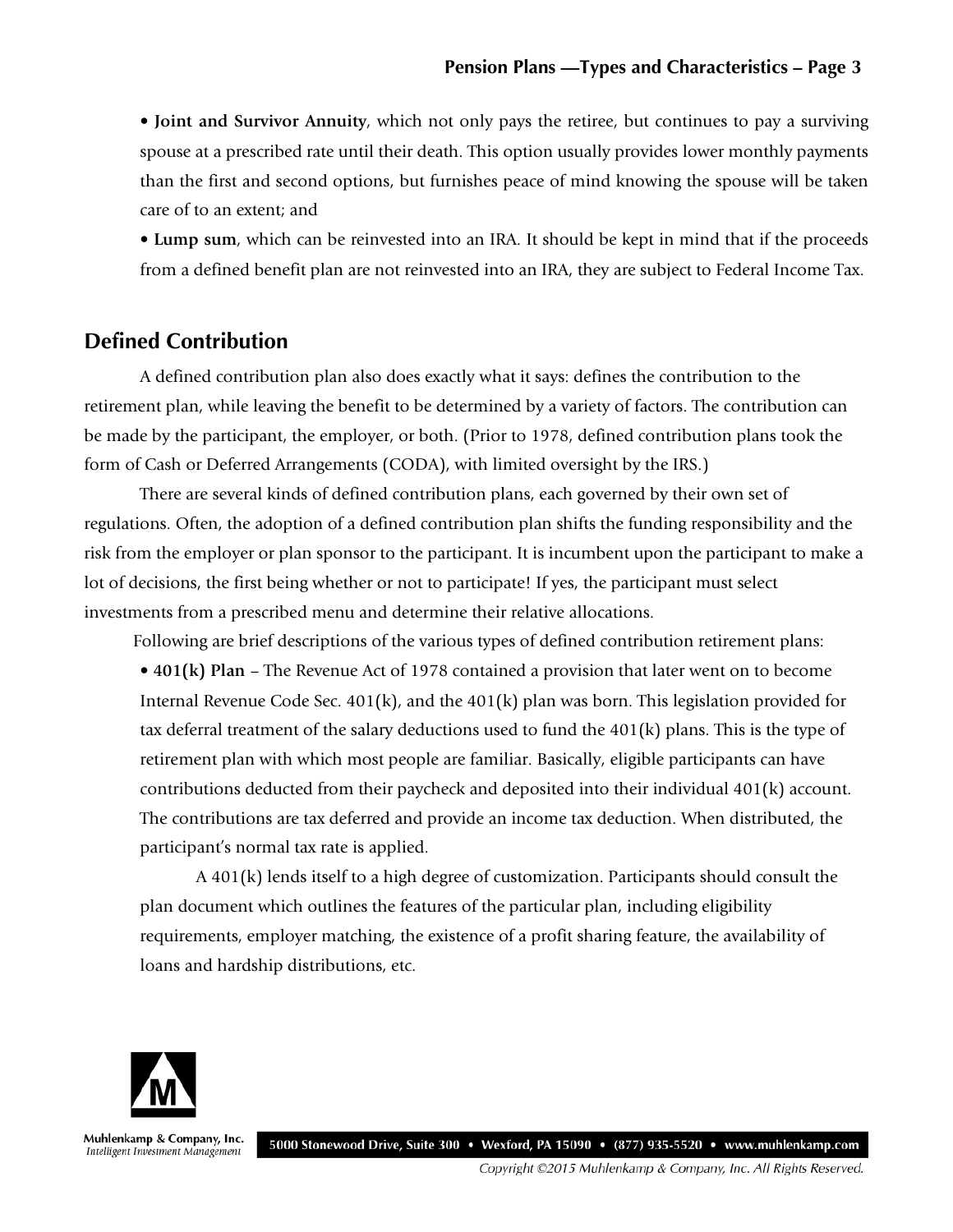• **403(b) Plan** – 403(b) plans are also salary deferral plans, developed primarily for schools and healthcare facilities. They are very similar to a  $401(k)$ , but operate under some slightly different rules. Efforts are being made to shaping them closer to the 401(k) model.

• **SEP and Simple IRAs** – SEP and SIMPLE IRAs are plan designs that have historically been used by small businesses. They use documents that have been pre-approved by the IRS and have very little room for customization. As a result, administration costs are minimal. Only sponsors can contribute to SEP IRAs. The SIMPLE IRA allows for contributions by both the employer and the participant.

• **Profit Sharing Plan** – A profit sharing plan is one in which the employer allocates a contribution to eligible employees which may, or may not, come from the profits of the business. The employer is not required to make a contribution each year, however, if he does, he can set the amount up to 25% of the total compensation of all eligible participants. A variation of this is an ESOP (Employee Stock Ownership Plan) in which the profit sharing contribution is used to purchase company stock. (In order to qualify as an ESOP, 50% or more of the assets in the plan must be in company stock.)

• **Money Purchase Plan** – Money Purchase Plans are very similar to profit sharing plans with two notable exceptions: the percentage of the contribution is fixed, and the contribution must be made each year. Before 2002, tax law stated that the profit sharing contribution could not be more than 15%, and the total employer contribution could not be more than 25 percent of total compensation. Many employers, to reach the 25% upper limit would have an additional money purchase plan at 10 percent. When the profit sharing contribution limit was raised to 25% in 2002, many money purchase plans were terminated.

### **Cash Balance Plan**

A cash balance plan is essentially a hybrid between a defined benefit and a defined contribution plan. It resembles a defined contribution plan, creating individual participant accounts into which the employer makes annual contributions defined by the plan document. Upon retirement, the participant has the option of taking either a lump sum or an annuity. The risk and funding responsibility belongs solely to the plan sponsor. Participants in cash balance plans also have limited protection with the PBGC.

In summary, all of the above plans (with the exception of the SEP and SIMPLE IRAS) offer a lot of options to the employer or plan sponsor to truly design a plan to fit their particular circumstances and



Muhlenkamp & Company, Inc. 5000 Stonewood Drive, Suite 300 • Wexford, PA 15090 • (877) 935-5520 • www.muhlenkamp.com Intelligent Investment Management